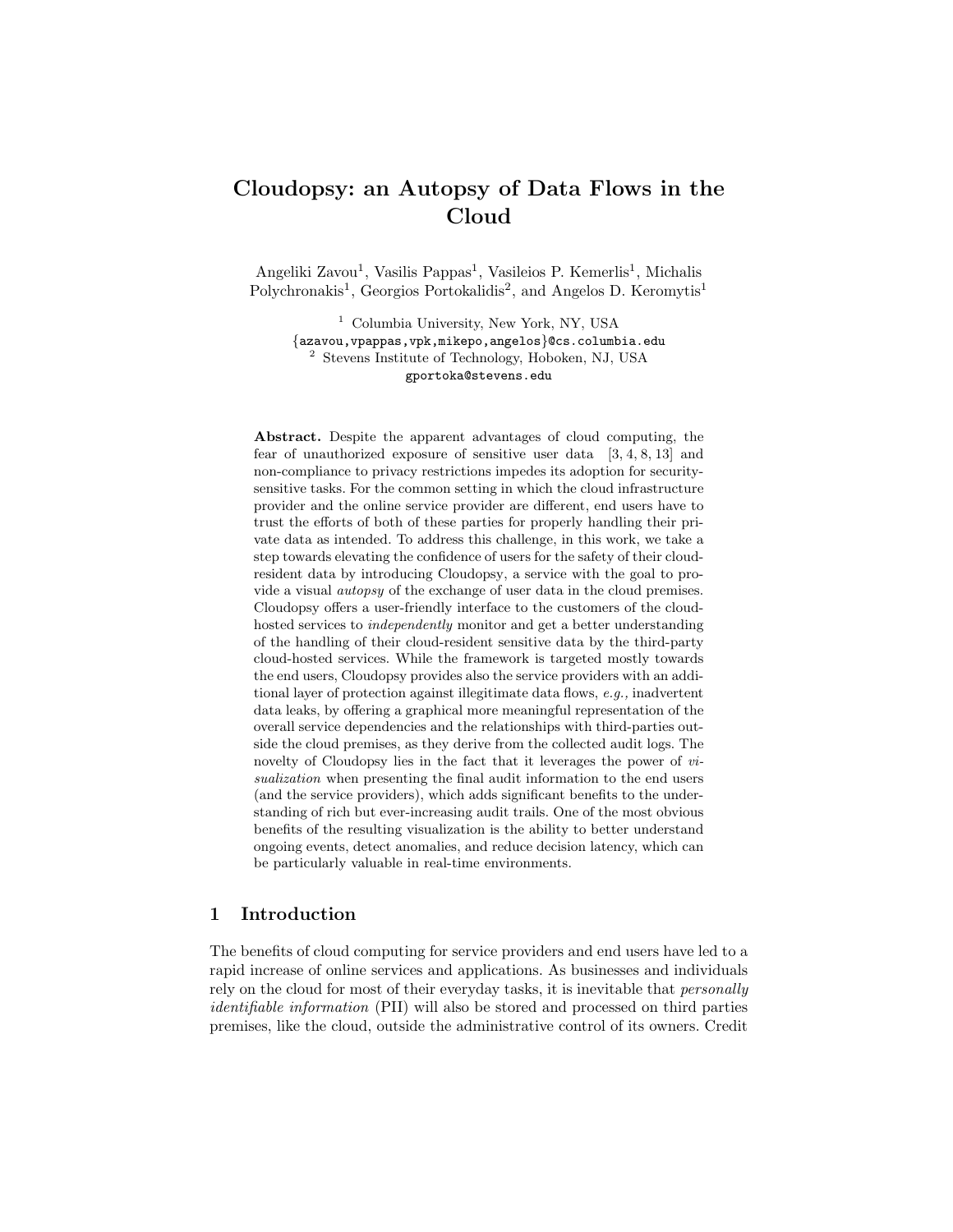card numbers, private files, and other kinds of sensitive data are temporarily or permanently stored in back-end databases and file systems, beyond user control. In this setting, data confidentiality becomes one of the primary concerns for users of these cloud-hosted services, especially when taking into account the recent security incidents and data breaches [\[1,](#page-8-0)[5,](#page-9-4)[15,](#page-9-5)[16\]](#page-9-6), witnessed even on major and reputable online services. Customer lack of confidence is actually one of the most highly cited concerns regarding the use of cloud-hosted services [\[7\]](#page-9-7). In lack of an alternative option (other than not using the service at all), most users eventually share their data with cloud services, and rely on legal agreements and trust the efforts of service providers in securely handling and protecting their data.

However, even when service providers are considered trusted and follow best security practices, unauthorized access to sensitive data remains a plausible threat, e.g., due to software vulnerabilities, improper access permissions to thirdparty services, misconfigurations, or incorrect assumptions. Although, there has been a large body of work on the prevention, detection, and mitigation of such incidents, they still pose an tangible threat. From the data owner's perspective, users wish to have a better understanding on how their data is being handled by the cloud-hosted online services, and ensure that their data is not being abused or leaked, or at least have an indication that such an event has occurred.

Auditing has been long employed with success as an added security measure in alleviating user security concerns in domains like banking, where information security is mission critical. Unlike other privacy protection technologies that are built on enforcing policies and preventing data flows, auditing focuses on keeping data usage transparent and trackable. Thorough, efficient auditing in cloud computing remains a challenge even for straightforward web services, but more research is directed towards this goal [\[2,](#page-9-8) [10,](#page-9-9) [12,](#page-9-10) [18\]](#page-9-11). However, even when auditing mechanisms are implemented successfully, services continuously increasing in size  $(i.e.,$  number of users, components,  $etc.$ ), create massive numbers of audit logs and trails of information. In consequence, their usefulness is limited because the task of interpreting logs and identifying interesting details becomes extremely challenging for end users. Therefore, it is easy to conclude that the audit information collected must be structured in a way that is comprehensible by end users.

To address this privacy challenge, we take a step towards increasing cloud transparency with respect to the handling of sensitive user data by introducing Cloudopsy, a service with the goal of providing secure and comprehensible data auditing capabilities to both the service providers and their clients for user data collected in the realm of these cloud-hosted services. Even though information flow auditing and enforcement techniques use similar mechanisms, we focus our efforts in auditing, due to the concerns that enforcement could have adverse effects like breaking parts of services. Cloudopsy operates on together with our cloud-wide data tracking framework [\[14\]](#page-9-12) and it enhances with the power of visualization, when presenting the final audit information to data owners and service providers. This novel feature of Cloudopsy significantly reinforces end-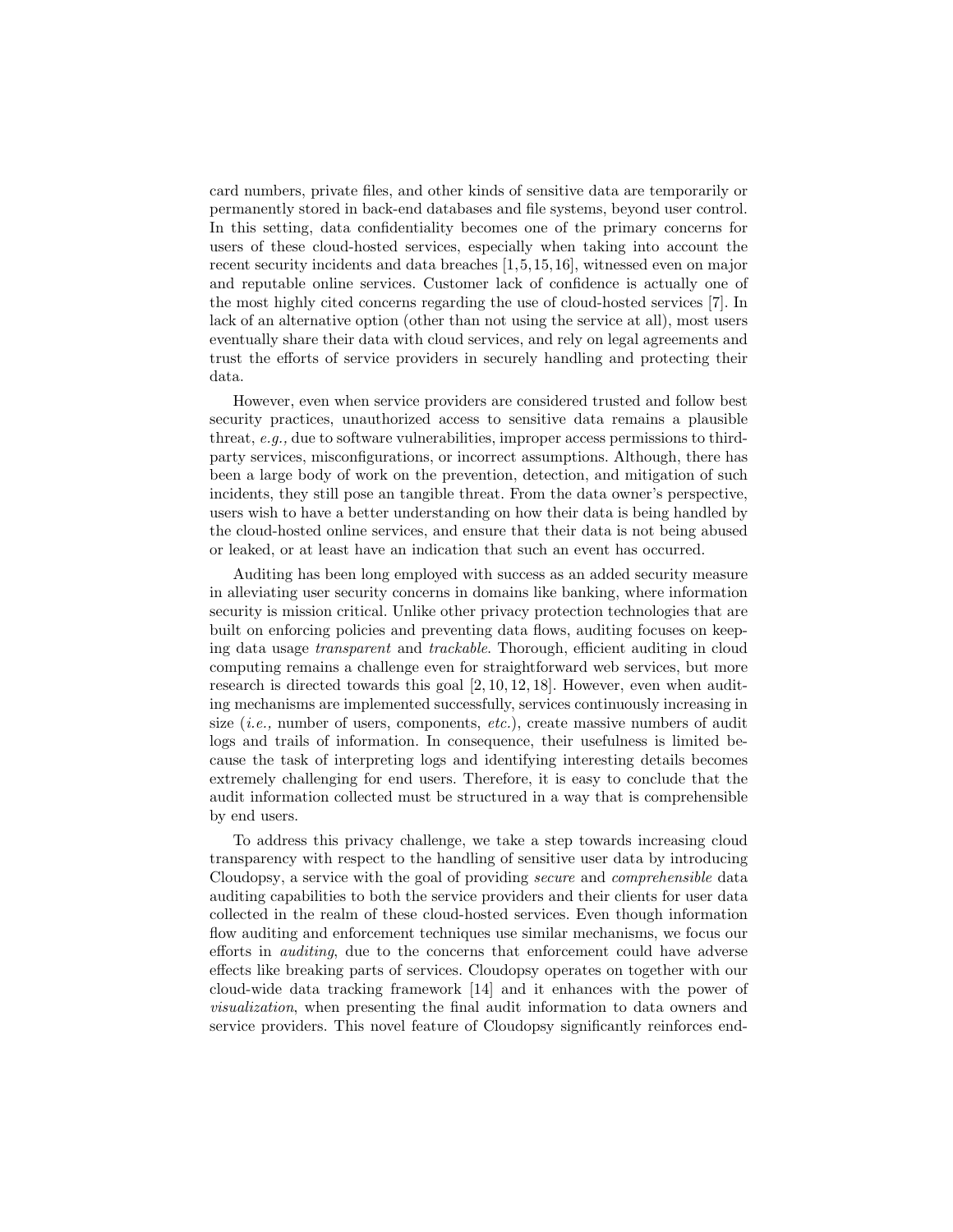

<span id="page-2-1"></span>Fig. 1. High-level overview of Cloudopsy's architecture and how it integrates with our cloud-wide data tracking framework.

user awareness regarding the use and exposure of their sensitive data by the cloud-hosted applications. In a few words, we claim that audit visualization is a necessary feature in the analysis of audit logs, as it helps in recognizing events and associations recorded in the logs that might have otherwise remained unnoticed or would have taken longer to realize.

To truly support this vision, we envision cloud providers offering the Cloudopsy auditing service in addition to their existing hosting environment, to both service providers and data owners. A large, reputable cloud provider can help leverage user confidence much more effectively. Cloudopsy platform architecture could dramatically reduce the per-application development effort required to offer data protection, while still allowing rapid development and maintenance.

The remainder of this paper is organized as follows: Section [2](#page-2-0) discusses our goals and key assumptions. We present Cloudopsy and elaborate on its components in sections [3](#page-4-0) and [4.](#page-5-0) In Section [4,](#page-5-0) we demonstrate Cloudopsy with a real-world application and conclude the paper in Section [5.](#page-8-1)

## <span id="page-2-0"></span>2 Cloudopsy

A high-level overview of Cloudopsy's architecture is illustrated in Fig. [1.](#page-2-1) The participating entities are: the cloud provider, who offers the cloud infrastructure or platform, the service providers deploying the online service, and the end users or data owners, who are the clients of the online service. Cloudopsy is an enhanced auditing service offered by the cloud provider to the service providers it hosts on its premises, as well as the end users of these services.

The providers of the cloud-hosted services need to define the boundaries of their data flow domain, i.e., the component applications of their composite service (e.g., web server, back-end database etc.). On the other hand, the users of the cloud-hosted services are assigned a unique ID, which will be their unique cloud-wide identification. Each end user has to register/sign in with this ID every time he uses one of the services hosted by the cloud provider, if he wishes to have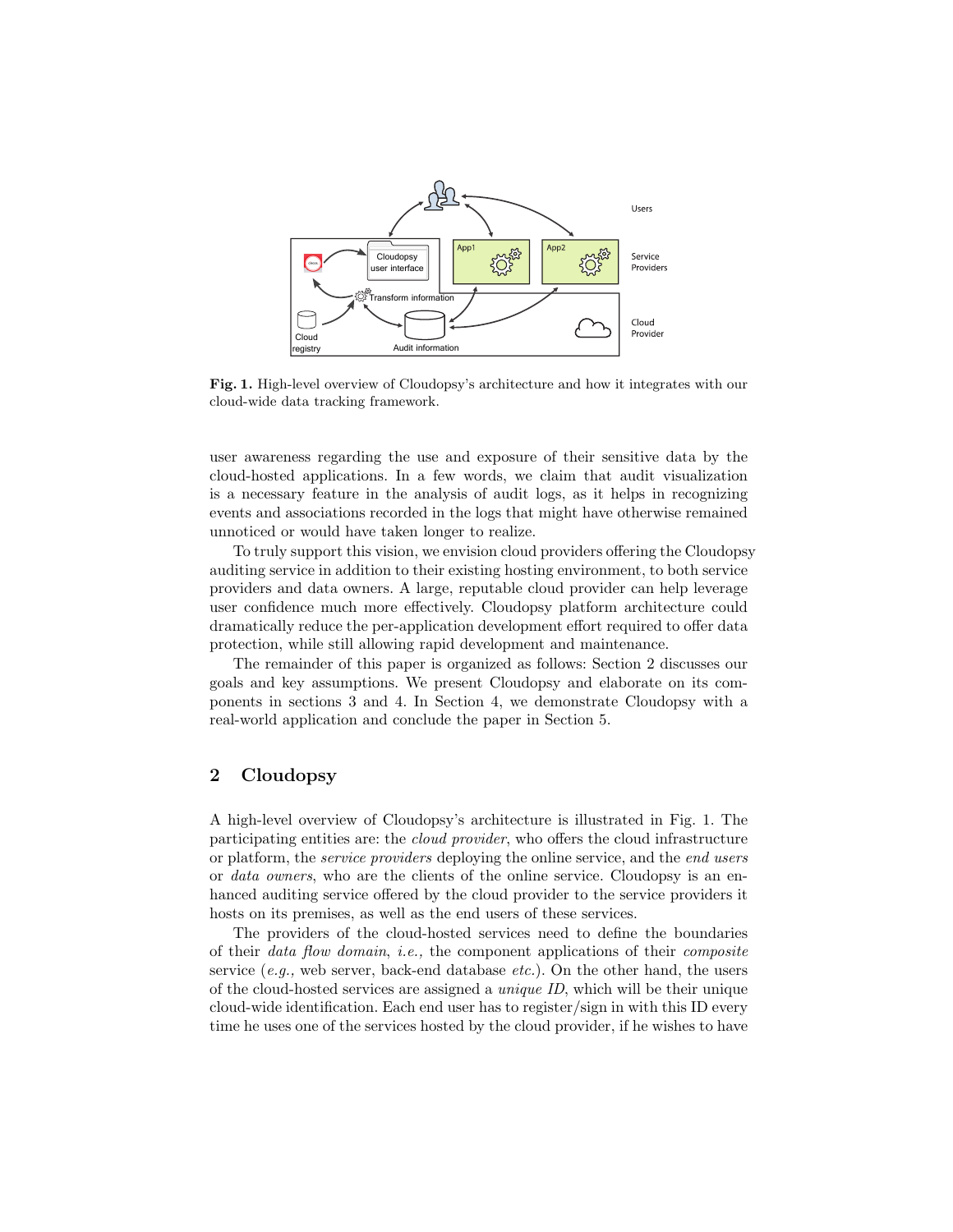his sensitive data audited for the services hosted on the same cloud provider. (e.g., Google Apps).

The rest of Cloudopsy's mechanism can be divided in three main components: (a) the generation of the audit trails, (b) the transformation of the audit logs for efficient processing, and (c) the visualization of the resulting audit trails.

#### 2.1 Audit Logs Generation

To generate audit logs, Cloudopsy relies on information flow tracking techniques to tracks the entire flow of information in the realm of participating services hosted on the same cloud provider [\[14\]](#page-9-12). Separate audit logs are created for each cloud-hosted service and they are later correlated and filtered for creating the different audit logs that will be presented to data owner or the service provider requesting the audit. From a high level view, after one user's data enter the service, they are colored with a unique ID bound to that particular user, and audit information is generated every time it crosses the defined boundary of the data flow domain of the service, e.g., when colored data is about to be send to a cloud storage device or host inside or outside of the cloud, that does not belong to the defined components of the service. These events are recorded in an audit back-end database in an "append-only" fashion. Each component of the online service hosted on the cloud provider premises pushes audit messages to the audit database. Note that the auditing mechanism of Cloudopsy is designed to generate "verbose" and detailed audit logs. Although the same audit trails will be used to provide audit information to both service providers and end users, the final information displayed to them will be different. The end user sees information regarding his own data, whereas the service provider has access to the audit logs of all user data handled by his service.

In addition to identifying individual user's data, the colors that are assigned to user data can also reflect their type. That can be accomplished by assigning them a second ID or sacrificing some bits of information, previously part of the user ID, and using them for indicating their type or class. For instance, possible classes of data could refer to credit card numbers, e-mails, social security numbers (SSN), etc. The class of user data can be assigned by the service provider, or would be automatically determined by content scanners [\[6\]](#page-9-13) that identify known patterns of PII like SSNs.

### 2.2 Audit Trails Processing

The audit logs produced from the auditing component include raw log data in a textual form and need further processing before reaching the visualization component. The necessary transformations include: (a) mapping of the applications that comprise the cloud-hosted services, (b) filtering of the information from the "verbose" audit logs and transforming them to a format understood by the visualization component, and (c) correlating relevant information stored in several log files and generated by different cloud applications exchanging user data.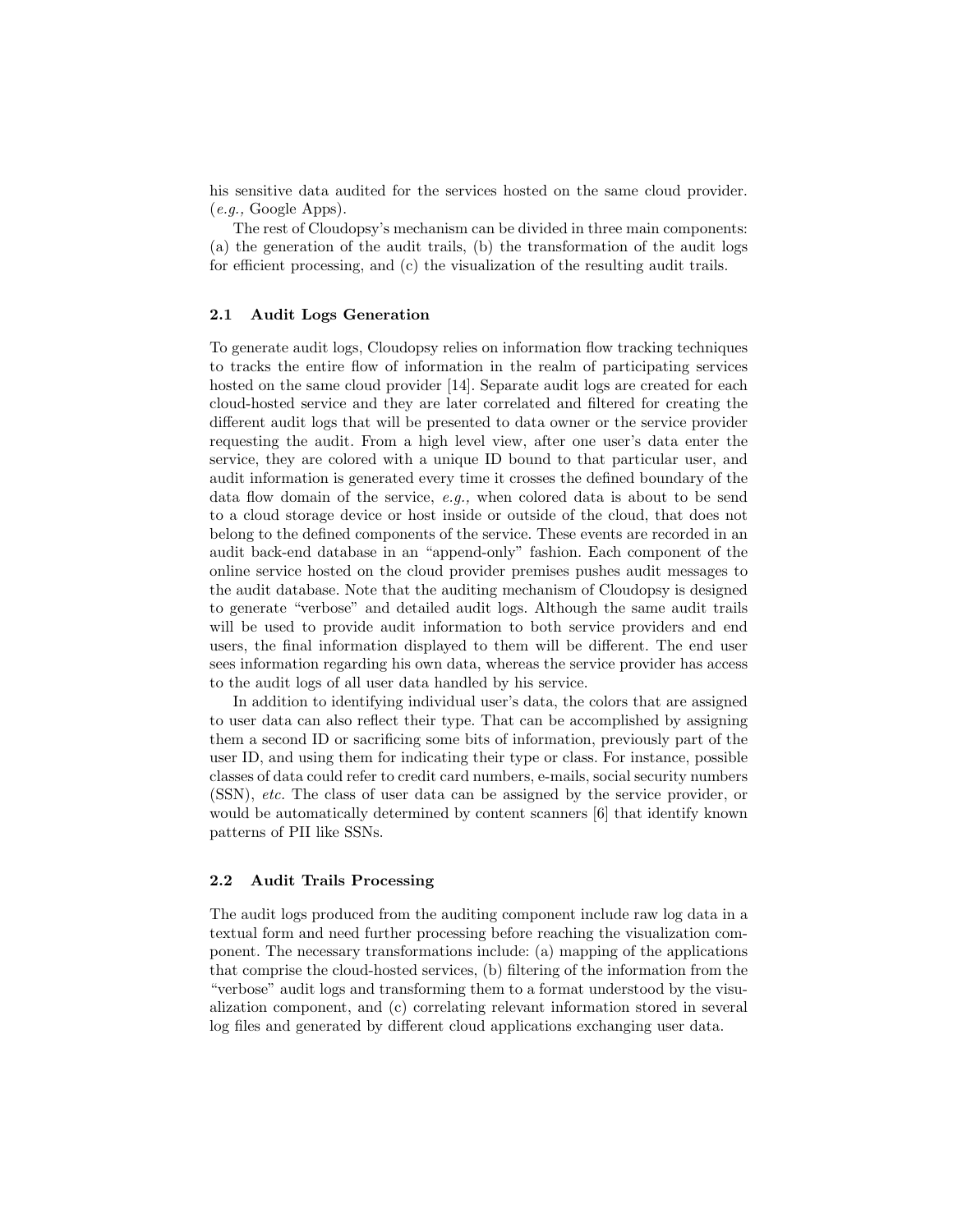More specifically, Cloudopsy maintains a global registry of the active connections for the cloud-wide domain that it monitors. In order to transform the audit logs in an appropriate format for the next phase, technical details are used from this registry, and through automated procedures combined to create a more appropriate presentation of the collected audit information for input to the visualization component. Several other mechanisms are applied to the "verbose" audit logs to extract only the necessary segments for final log information that will be presented to the end users. For example, information unrelated to "suspicious" flows of user data will not be extracted for the next phase.

#### 2.3 Audit Trails Visualization

The visualization mechanism of Cloudopsy is a significant enhancement to previous auditing mechanisms as the power of images will offer to both service providers and end users, a better understanding as well as deeper insights in the real flows of user data. It remains a challenge though to choose the appropriate and meaningful graphical representation of the collected audit data, which we discuss in more details in Sec. [4.](#page-5-0) In a few words, the visualization component receives the transformed audit logs and process them according to a set of different parameters and represents the graphic results in a circular layout representing the cloud on Cloudopsy's web interface. The services monitored by Cloudopsy are included in the final graphical representation and the recorded transfers of the colored user data will be represented by links between them as well, colored and directed according to the information from the audit logs. As expected, the generated output from the visualization component differs not only between users but also between the data owners and the providers of the online service.

## <span id="page-4-0"></span>3 Cloud-wide auditing mechanism

In previous work we implemented a cloud-wide fine-grained data flow tracking framework [\[14\]](#page-9-12) for cloud-hosted services. This DFT framework is used for the auditing of the data flows and the generation of the raw audit logs that will be analyzed by Cloudopsy. We assume that the service providers have integrated this mechanism in their applications to enhance the security of the provided services and leverage the generic facility offered by the cloud provider.

From a high-level perspective, the auditing mechanism is built on top of a user-level data flow tracking framework libdft [\[9\]](#page-9-14), based on runtime instrumentation and is integrated into the components of the service and works as follows: the data that is "tagged" as sensitive is tracked across all local files, host-wide IPC mechanisms, and selected network sockets. Audit information selected by the auditing component is kept in a back-end database located outside the vicinity of the service providers, and more importantly operates in an append-only fashion for preventing tampering of the archived audit trails. The audit information collected by the DFT component of captures leakage events that result from writing the marked data into files or remote endpoints. Each entry of the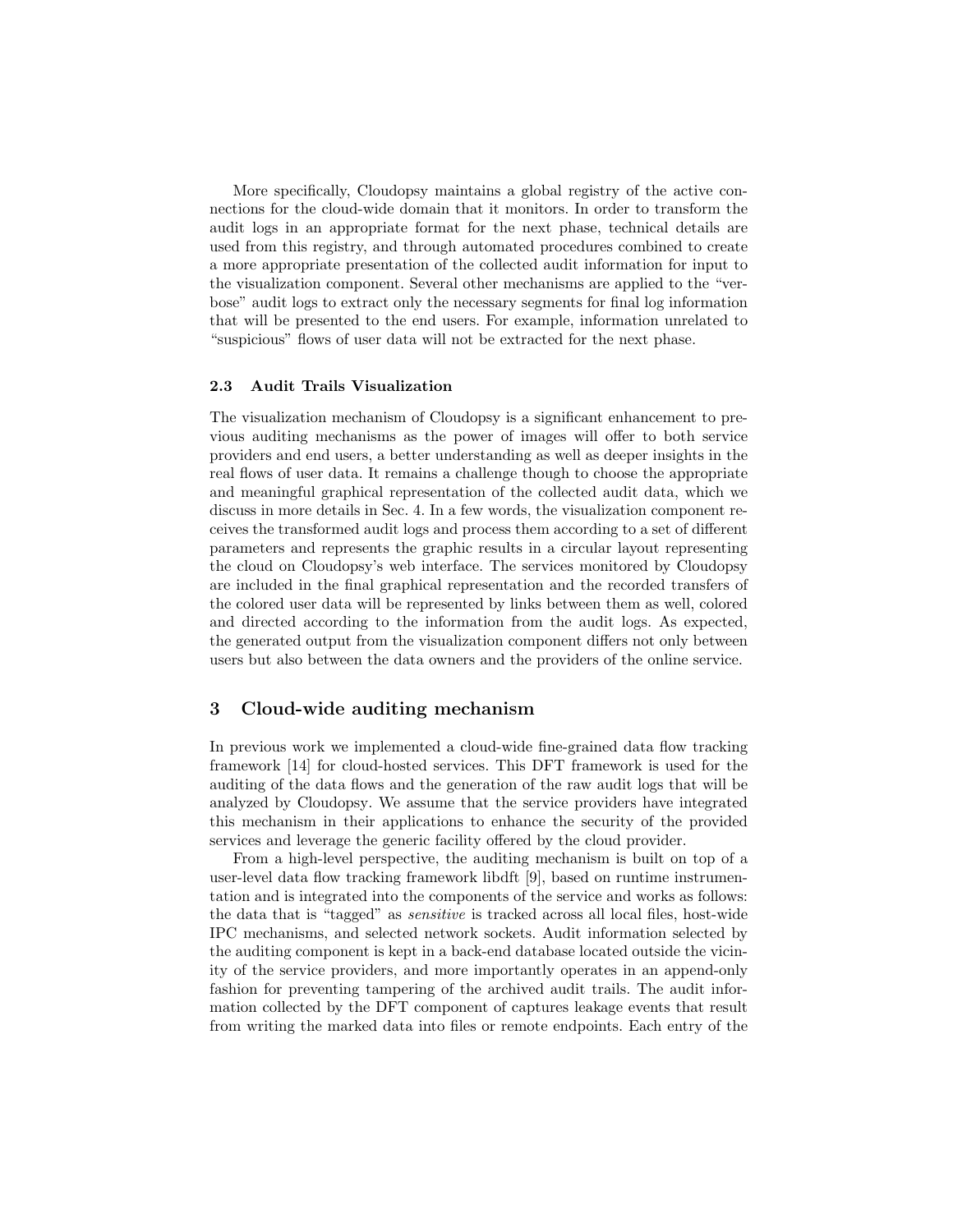audit log will include information about the time, the running application, the action, the destination stream (a network address or a file path) and the tagged data.

Our first prototype of the auditing component is implemented using Intel's binary instrumentation tool Pin 2.10, and works with unmodified applications running on x86-64 Linux. It performs byte-level data flow tracking and supports 32-bits tags, allowing support for  $2^{32}$  different tags values (colors) per byte – consequently, the same number of different users. In a newest version of the auditing mechanism we used the last two digits of the tag to represent different classes of user's sensitive data. The auditing component provides a transparent, fine-grained and domain-wide data flow tracking mechanism suitable for our target cloud environment.

## <span id="page-5-0"></span>4 Visualization

Our decision on enhancing our audit log analysis mechanism with visualization techniques was influenced by user studies comparing the effectiveness of visual presentations, in comparison to linear textual presentations of similar results to the ones we are handling in our audit logs analysis. In particular, in our case, since we wanted to represent the relationships and flow patterns of user data within the services in and outside of the cloud, Circos [\[11\]](#page-9-15) seemed as a good candidate. Although Circos was originally developed to provide a better display of the chromosomal relationship between various species, it has been successfully used also for the graphical representations of other types of data, *i.e.*, network traffic. We chose Circos also due to its support for a circular data domain layout (resembles the cloud) and its multiple customizations opportunities, and finally due to its competence of smoothly partitioning the final image into any number of disjoint regions, drawing attention to multiple different events in a single display. Circos uses a circular ideogram layout to facilitate the display of relationships between pairs of services running on the cloud by the use of links (straight lines or Bezier curves), which can visually encode the position, size, and orientation of interacting elements.

Circos requires a specific format for the input data, which we generate through the transformations described in Sec. [2.](#page-2-0) In addition to our transformed audit log files, we also created configuration files including the necessary parameters for correctly generating the output required. The goal was to effectively present, in the final output, the monitored data flows within the cloud, as well as the ones "leaking" information out of the cloud premises, faithfully matching what is described in the initial audit files.

We provide two types of visual representations of data flows. For end users, we present a graphical display of the flow of their sensitive data that the cloudhosted online service obtained as the result of their interactions with this service, e.g., a purchase from an online store would result into the storage of a user's credit card number in the service's back-end database. Cloudopsy in this case summarizes the transfers of this data in a circular graph, representing each data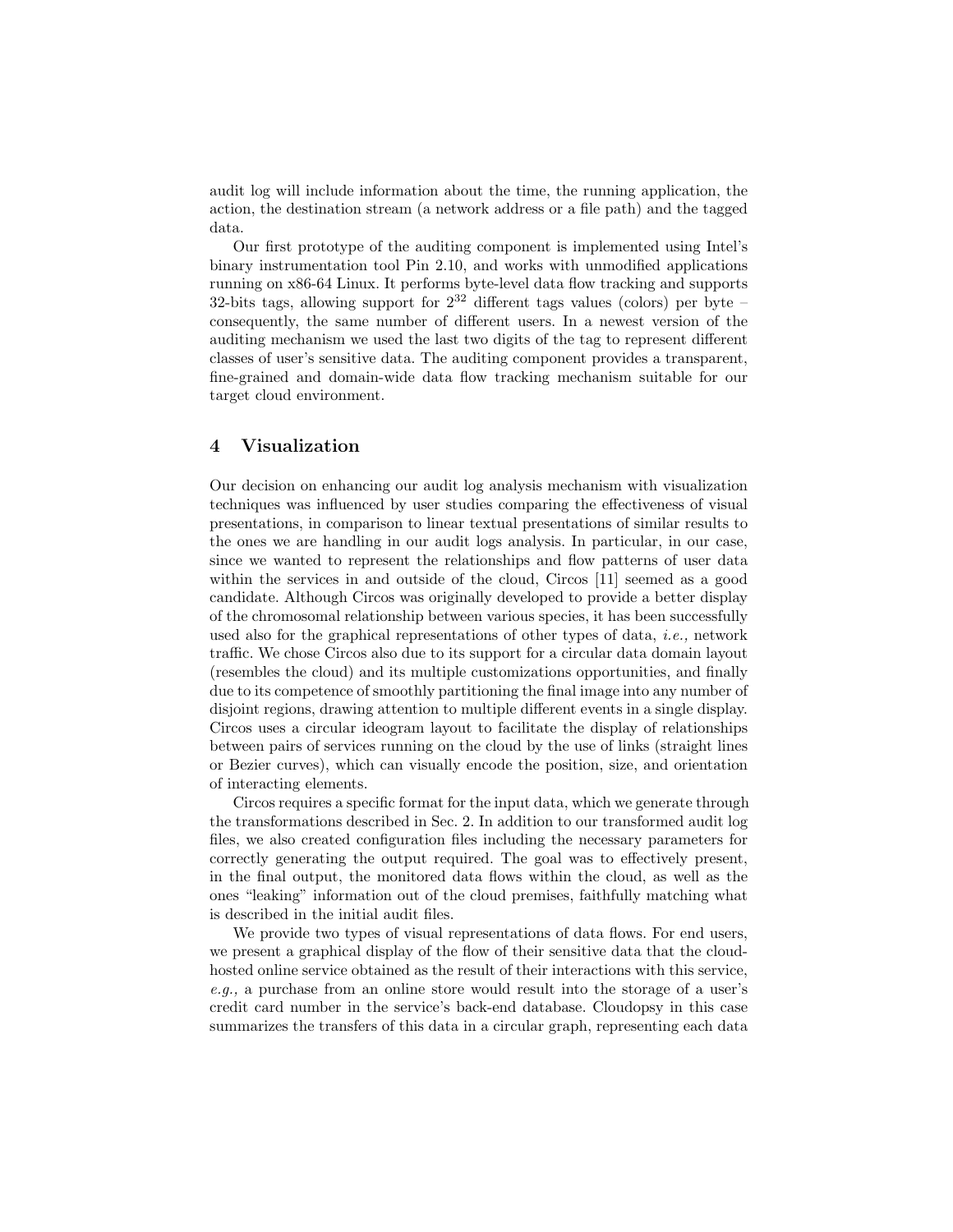

<span id="page-6-0"></span>Fig. 2. A user's view of a transaction.

exchange as a link between the involved services. This can help users gain a deeper understanding of how their data are handled in a facile way.

On the other hand, Cloudopsy's output for the provider of the service is a much "richer" graph of the audited transmissions entailing information for all clients' sensitive data collected. In particular, since the service provider needs to analyze the very large and usually complex audit log files, the visualization of the audited events is extremely beneficial for him as he can immediately verify legitimate operations or identify unexpected "suspicious" transmission patterns that might have otherwise remained opaque in the reams of the audit logs. Furthermore, the service provider can also see the flow of data between components of his service that could help him identify internal errors.

Sample results of this process can be seen in figures [2](#page-6-0) and [3.](#page-7-0) Figure [2](#page-6-0) displays the movement of a single user's "marked" sensitive data, i.e., credit card number and email address, as they move in time between the audit-enabled applications. On the other hand, Fig. [3,](#page-7-0) which is aimed for the provider of the service, is a much "richer" image showing at a first glance patterns in the data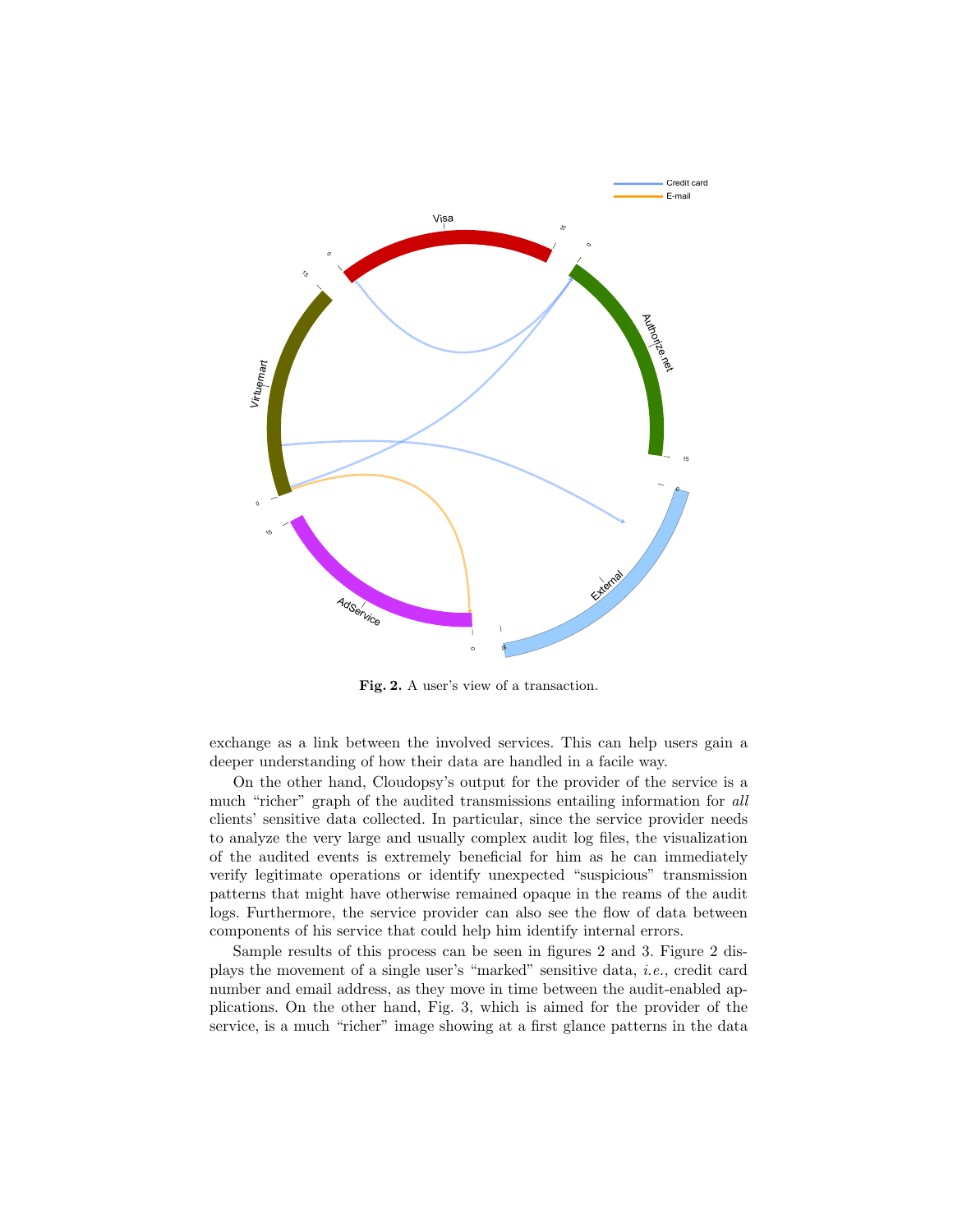

<span id="page-7-0"></span>Fig. 3. A service provider's view of user transactions.

flows. In general, the final audit images presented on Cloudopsy's web interface include the communicating applications of the composite cloud-hosted services running over the Cloudopsy mechanism, as well as hosts outside the cloud which according to the logs participated in sensitive data transmissions. In general, the final circular graphs consist of an outer ring representing the cloud-hosted applications (colored blocks) running over the auditing infrastructure, whereas the colored arcs depict the recorded transmissions of monitored user data. More specifically, in these two figures the blue and orange colored directed links represent different classes of sensitive data. In particular, in Fig. [3,](#page-7-0) the different colors could also represent the different users of the service. It is on the provider's discretion to customize the parameters on Cloudopsy's web interface, in respect to the information he is interested in on different occasions.

### Scenario: Testing Cloudopsy with an E-store

To test Cloudopsy we chose an e-store application, namely VirtueMart [\[17\]](#page-9-16), hosted on a cloud-based infrastructure. We configured VirtueMart to accept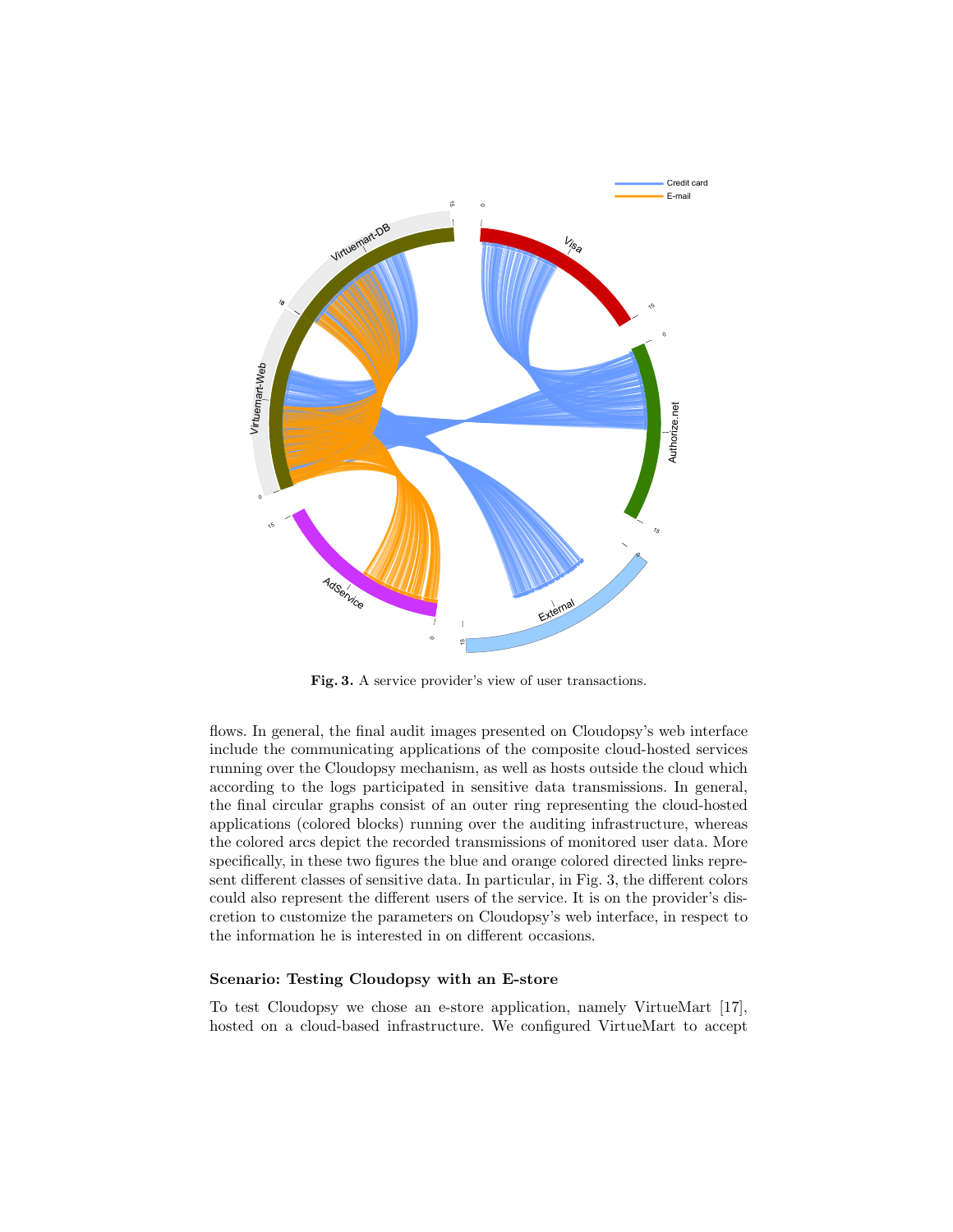only payments with credit card, and set up actual electronic payments through the Authorize.Net service using test accounts. Typically during a purchase transaction, users enter their personal data, credit card, email etc., through the web front end of the application, which then are transmitted to the back-end database of the e-store, and to the payment processor. After their credit card is verified, the e-store approves the purchase and the transaction completes successfully. The personal data that the user enters remain stored (as is frequently the case) in the database of the e-store.

Figure [2](#page-6-0) depicts the movement of the credit card number for one user that completed a successful purchase through VirtueMart. It also represents the email of this user also stored in the backend database of the e-store. Apart from the exchanged data though, this figure shows also the time that each event took place. (For each segment time progresses clockwise). Therefore, we can immediately identify two events. First, that the email is sent to the AdService. This might be a legitimate action in case the client did not opt out of sending his information for advertising reasons while using the online service. But the most interesting event presented in this figure is that credit card number seems to transfer to an unknown IP outside the cloud premises at a later point in time, which definitely looks suspicious and should be further investigated as a possible inadvertent data leak. Note that this cannot be the legitimate channel of the user, as this was known from the start of the transaction and should be whitelisted by the auditing mechanism as a legitimate flow and therefore would not be part of the audit logs. Even with this simple figure this unexpected event was very easily identified.

## <span id="page-8-1"></span>5 Conclusion

In this paper, we argue that the concerns of the end users of cloud-hosted services about the usage of their data can be a major deterrent for users looking to embrace cloud-hosted services. We focused our efforts on enhancing the effectiveness of the information collected in the audit log files and presented Cloudopsy, a framework that through visualization and automated analysis of the results and based on the graphs produced with the Circos visualization tool, remediates cloud users security concerns and enables even users without any particular technical background to get a better understanding of the treatment of their data by third-part cloud-hosted services.

Acknowledgements This work was supported by DARPA and the National Science Foundation through Contract FA8650-11-C-7190 and Grant CNS-12- 28748, respectively, with additional support from Google. Any opinions, findings, conclusions or recommendations expressed herein are those of the authors, and do not necessarily reflect those of the US Government, DARPA, NSF or Google.

## References

<span id="page-8-0"></span>1. Berghel, H.: Identity theft and financial fraud: Some strangeness in the proportions. Computer 45(1), 86–89 (jan 2012)